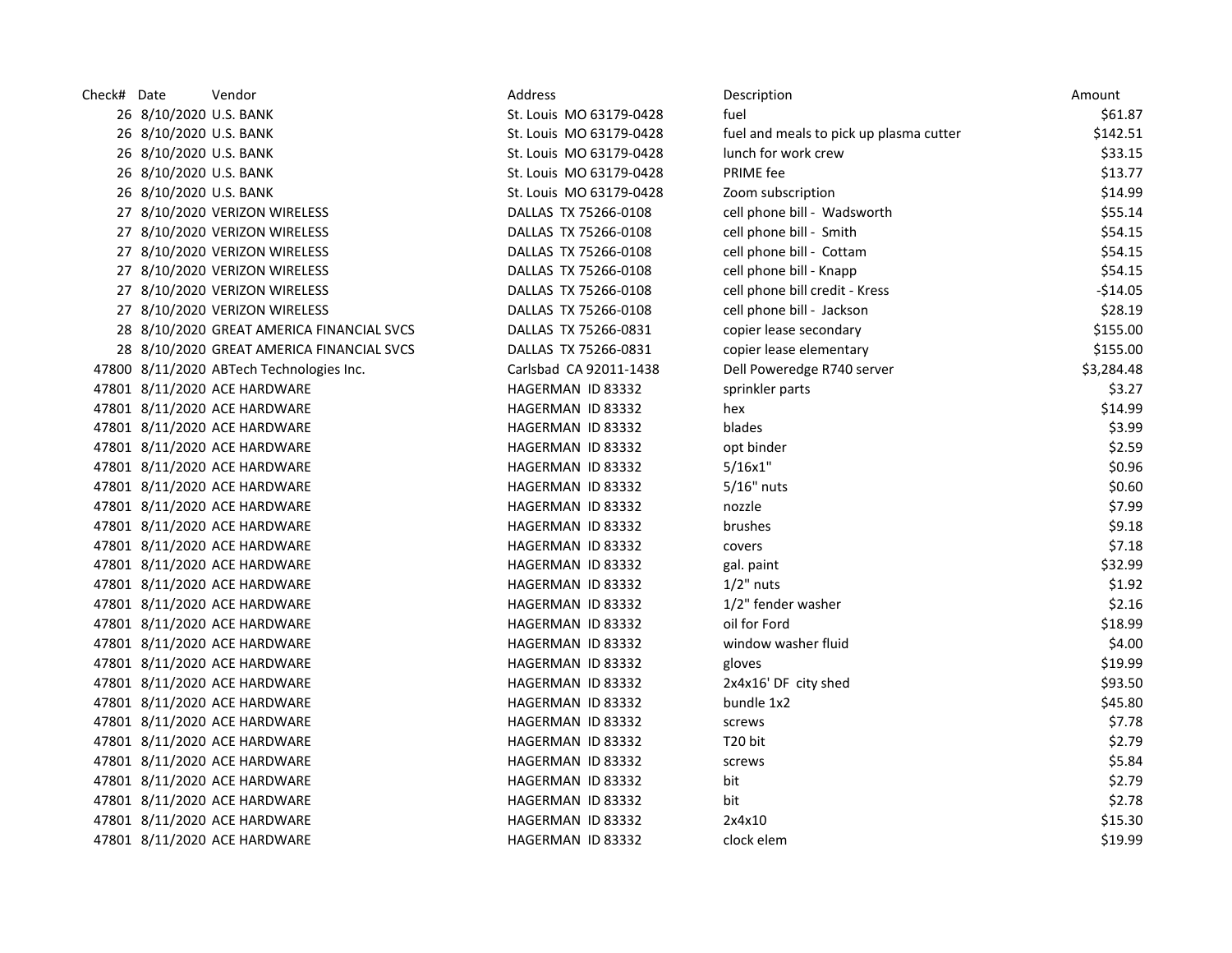| 47801 8/11/2020 ACE HARDWARE | HAGERMAN ID 83332 | outlet          | \$3.99  |
|------------------------------|-------------------|-----------------|---------|
| 47801 8/11/2020 ACE HARDWARE | HAGERMAN ID 83332 | ft. 3/16" chain | \$20.61 |
| 47801 8/11/2020 ACE HARDWARE | HAGERMAN ID 83332 | GFI             | \$19.99 |
| 47801 8/11/2020 ACE HARDWARE | HAGERMAN ID 83332 | IU cover        | \$3.95  |
| 47801 8/11/2020 ACE HARDWARE | HAGERMAN ID 83332 | IU cover        | \$1.98  |
| 47801 8/11/2020 ACE HARDWARE | HAGERMAN ID 83332 | 4" brush        | \$4.59  |
| 47801 8/11/2020 ACE HARDWARE | HAGERMAN ID 83332 | extension cord  | \$12.99 |
| 47801 8/11/2020 ACE HARDWARE | HAGERMAN ID 83332 | sprinkler parts | \$1.99  |
| 47801 8/11/2020 ACE HARDWARE | HAGERMAN ID 83332 | sprinkler parts | \$2.59  |
| 47801 8/11/2020 ACE HARDWARE | HAGERMAN ID 83332 | sprinkler parts | \$2.99  |
| 47801 8/11/2020 ACE HARDWARE | HAGERMAN ID 83332 | sprinkler parts | \$3.58  |
| 47801 8/11/2020 ACE HARDWARE | HAGERMAN ID 83332 | sprinkler parts | \$0.89  |
| 47801 8/11/2020 ACE HARDWARE | HAGERMAN ID 83332 | paint brushes   | \$18.36 |
| 47801 8/11/2020 ACE HARDWARE | HAGERMAN ID 83332 | sprinkler parts | \$1.79  |
| 47801 8/11/2020 ACE HARDWARE | HAGERMAN ID 83332 | sprinkler parts | \$1.39  |
| 47801 8/11/2020 ACE HARDWARE | HAGERMAN ID 83332 | sprinkler parts | \$0.89  |
| 47801 8/11/2020 ACE HARDWARE | HAGERMAN ID 83332 | sprinkler parts | \$1.29  |
| 47801 8/11/2020 ACE HARDWARE | HAGERMAN ID 83332 | sprinkler parts | \$8.99  |
| 47801 8/11/2020 ACE HARDWARE | HAGERMAN ID 83332 | sprinkler parts | \$15.54 |
| 47801 8/11/2020 ACE HARDWARE | HAGERMAN ID 83332 | sprinkler parts | \$5.94  |
| 47801 8/11/2020 ACE HARDWARE | HAGERMAN ID 83332 | sprinkler parts | \$3.99  |
| 47801 8/11/2020 ACE HARDWARE | HAGERMAN ID 83332 | sprinkler parts | \$9.90  |
| 47801 8/11/2020 ACE HARDWARE | HAGERMAN ID 83332 | sprinkler parts | \$12.72 |
| 47801 8/11/2020 ACE HARDWARE | HAGERMAN ID 83332 | sprinkler parts | \$1.99  |
| 47801 8/11/2020 ACE HARDWARE | HAGERMAN ID 83332 | sprinkler parts | \$4.78  |
| 47801 8/11/2020 ACE HARDWARE | HAGERMAN ID 83332 | sprinkler parts | \$3.98  |
| 47801 8/11/2020 ACE HARDWARE | HAGERMAN ID 83332 | washers         | \$0.87  |
| 47801 8/11/2020 ACE HARDWARE | HAGERMAN ID 83332 | LK wash         | \$1.05  |
| 47801 8/11/2020 ACE HARDWARE | HAGERMAN ID 83332 | bolt 3"         | \$3.36  |
| 47801 8/11/2020 ACE HARDWARE | HAGERMAN ID 83332 | measure cup     | \$5.99  |
| 47801 8/11/2020 ACE HARDWARE | HAGERMAN ID 83332 | tape            | \$6.99  |
| 47801 8/11/2020 ACE HARDWARE | HAGERMAN ID 83332 | hose valve      | \$4.99  |
| 47801 8/11/2020 ACE HARDWARE | HAGERMAN ID 83332 | screwdriver set | \$6.99  |
| 47801 8/11/2020 ACE HARDWARE | HAGERMAN ID 83332 | duplicate keys  | \$14.34 |
| 47801 8/11/2020 ACE HARDWARE | HAGERMAN ID 83332 | 76' hose        | \$37.99 |
| 47801 8/11/2020 ACE HARDWARE | HAGERMAN ID 83332 | sprinkler       | \$9.99  |
| 47801 8/11/2020 ACE HARDWARE | HAGERMAN ID 83332 | spray head      | \$18.99 |
| 47801 8/11/2020 ACE HARDWARE | HAGERMAN ID 83332 | spray head      | \$19.99 |
| 47801 8/11/2020 ACE HARDWARE | HAGERMAN ID 83332 | 100' hose       | \$44.99 |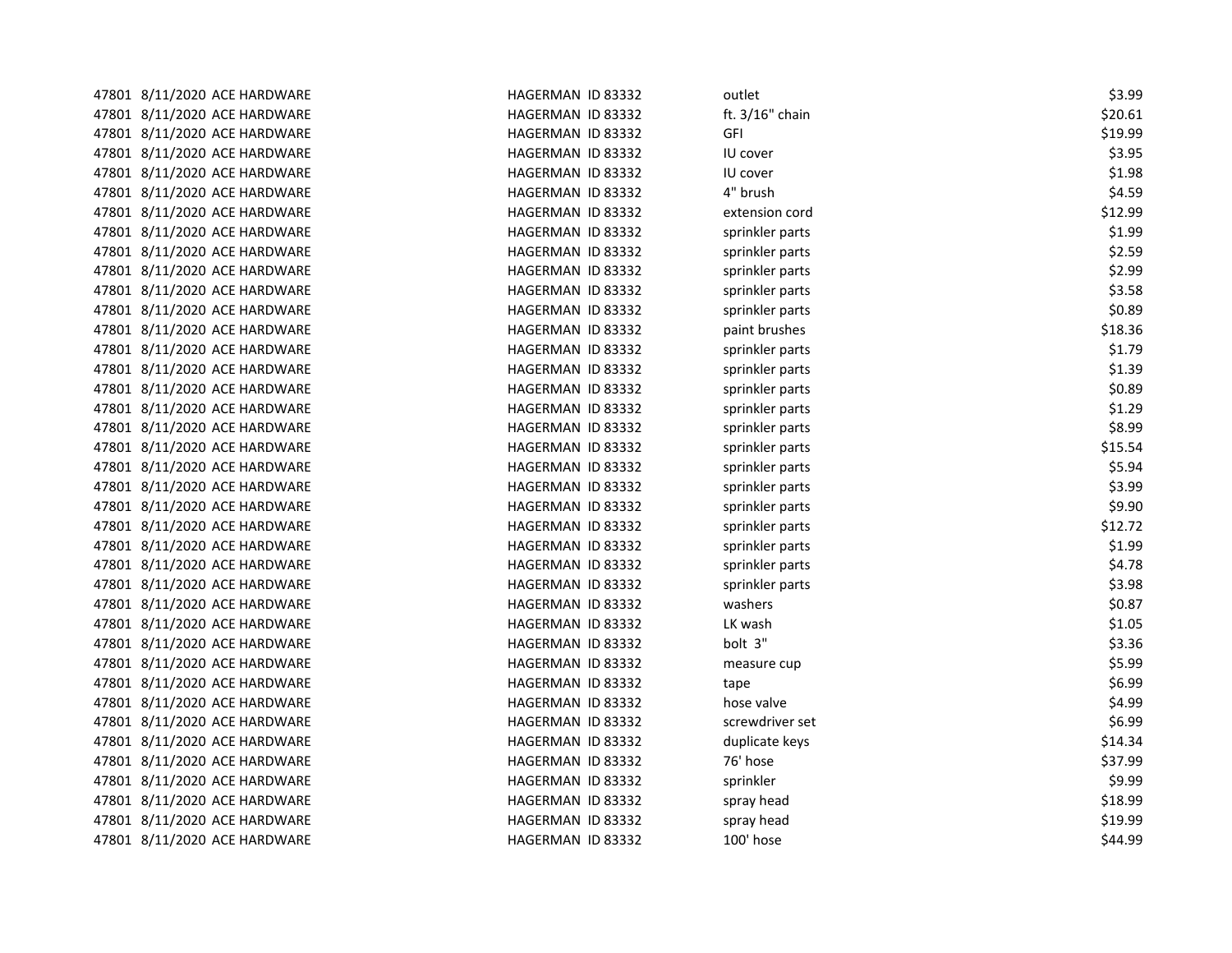| 47801 8/11/2020 ACE HARDWARE | HAGERMAN ID 83332 | set bars        | \$31.99 |
|------------------------------|-------------------|-----------------|---------|
| 47801 8/11/2020 ACE HARDWARE | HAGERMAN ID 83332 | blades          | \$10.99 |
| 47801 8/11/2020 ACE HARDWARE | HAGERMAN ID 83332 | blades          | \$12.99 |
| 47801 8/11/2020 ACE HARDWARE | HAGERMAN ID 83332 | bit             | \$1.79  |
| 47801 8/11/2020 ACE HARDWARE | HAGERMAN ID 83332 | blade           | \$4.35  |
| 47801 8/11/2020 ACE HARDWARE | HAGERMAN ID 83332 | nails           | \$10.54 |
| 47801 8/11/2020 ACE HARDWARE | HAGERMAN ID 83332 | hex jack        | \$4.99  |
| 47801 8/11/2020 ACE HARDWARE | HAGERMAN ID 83332 | bushing         | \$2.99  |
| 47801 8/11/2020 ACE HARDWARE | HAGERMAN ID 83332 | staples         | \$3.99  |
| 47801 8/11/2020 ACE HARDWARE | HAGERMAN ID 83332 | cord cap        | \$4.99  |
| 47801 8/11/2020 ACE HARDWARE | HAGERMAN ID 83332 | paint           | \$35.99 |
| 47801 8/11/2020 ACE HARDWARE | HAGERMAN ID 83332 | chalk line      | \$7.59  |
| 47801 8/11/2020 ACE HARDWARE | HAGERMAN ID 83332 | galv plug       | \$6.87  |
| 47801 8/11/2020 ACE HARDWARE | HAGERMAN ID 83332 | 3/4" adapter    | \$1.49  |
| 47801 8/11/2020 ACE HARDWARE | HAGERMAN ID 83332 | valve key       | \$19.98 |
| 47801 8/11/2020 ACE HARDWARE | HAGERMAN ID 83332 | RB sprinkler    | \$18.99 |
| 47801 8/11/2020 ACE HARDWARE | HAGERMAN ID 83332 | sprinkler base  | \$14.99 |
| 47801 8/11/2020 ACE HARDWARE | HAGERMAN ID 83332 | 3/4 sprinkler   | \$25.99 |
| 47801 8/11/2020 ACE HARDWARE | HAGERMAN ID 83332 | weed line       | \$22.99 |
| 47801 8/11/2020 ACE HARDWARE | HAGERMAN ID 83332 | hooks           | \$4.78  |
| 47801 8/11/2020 ACE HARDWARE | HAGERMAN ID 83332 | steel wool      | \$5.99  |
| 47801 8/11/2020 ACE HARDWARE | HAGERMAN ID 83332 | nails           | \$0.49  |
| 47801 8/11/2020 ACE HARDWARE | HAGERMAN ID 83332 | pliers          | \$9.99  |
| 47801 8/11/2020 ACE HARDWARE | HAGERMAN ID 83332 | pliers          | \$6.99  |
| 47801 8/11/2020 ACE HARDWARE | HAGERMAN ID 83332 | screws          | \$0.75  |
| 47801 8/11/2020 ACE HARDWARE | HAGERMAN ID 83332 | hanger          | \$4.59  |
| 47801 8/11/2020 ACE HARDWARE | HAGERMAN ID 83332 | male adapter    | \$4.49  |
| 47801 8/11/2020 ACE HARDWARE | HAGERMAN ID 83332 | roller cover    | \$5.99  |
| 47801 8/11/2020 ACE HARDWARE | HAGERMAN ID 83332 | 3/8" vinyl hose | \$1.47  |
| 47801 8/11/2020 ACE HARDWARE | HAGERMAN ID 83332 | bag redi-mix    | \$63.50 |
| 47801 8/11/2020 ACE HARDWARE | HAGERMAN ID 83332 | misc            | \$34.99 |
| 47801 8/11/2020 ACE HARDWARE | HAGERMAN ID 83332 | bit             | \$2.79  |
| 47801 8/11/2020 ACE HARDWARE | HAGERMAN ID 83332 | paint pan       | \$2.99  |
| 47801 8/11/2020 ACE HARDWARE | HAGERMAN ID 83332 | brush           | \$4.59  |
| 47801 8/11/2020 ACE HARDWARE | HAGERMAN ID 83332 | cover           | \$4.99  |
| 47801 8/11/2020 ACE HARDWARE | HAGERMAN ID 83332 | roller          | \$6.59  |
| 47801 8/11/2020 ACE HARDWARE | HAGERMAN ID 83332 | $1/2x^2-1/2$    | \$0.34  |
| 47801 8/11/2020 ACE HARDWARE | HAGERMAN ID 83332 | tap             | \$6.59  |
| 47801 8/11/2020 ACE HARDWARE | HAGERMAN ID 83332 | tap             | \$7.49  |
|                              |                   |                 |         |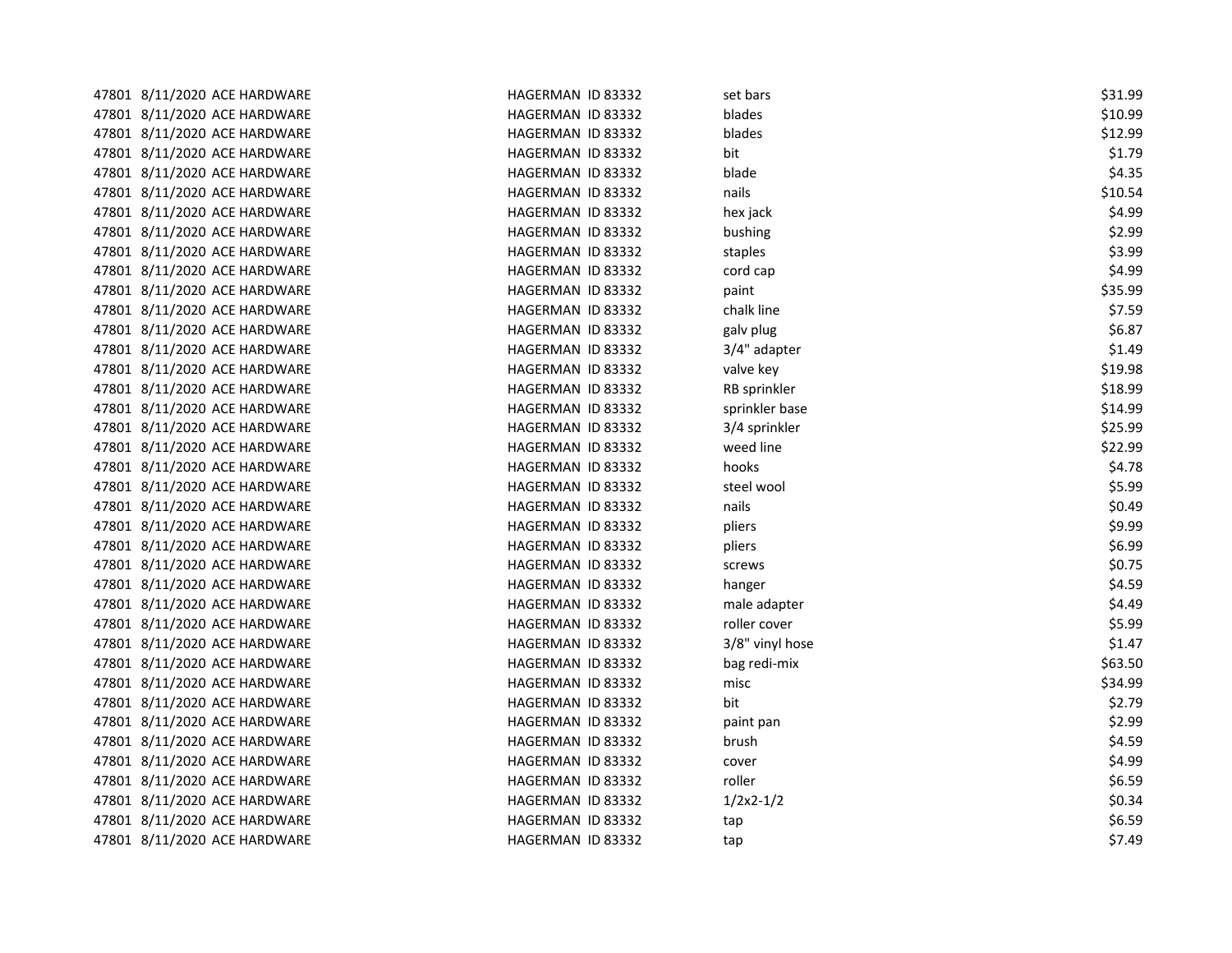| 47801 8/11/2020 ACE HARDWARE            | HAGERMAN ID 83332    | sprayer for football field                     | \$25.99    |
|-----------------------------------------|----------------------|------------------------------------------------|------------|
| 47801 8/11/2020 ACE HARDWARE            | HAGERMAN ID 83332    | power strip                                    | \$33.98    |
| 47801 8/11/2020 ACE HARDWARE            | HAGERMAN ID 83332    | tape                                           | \$16.99    |
| 47801 8/11/2020 ACE HARDWARE            | HAGERMAN ID 83332    | $2x12"$ bit                                    | \$4.89     |
| 47801 8/11/2020 ACE HARDWARE            | HAGERMAN ID 83332    | pc. 1/2" rebar                                 | \$128.05   |
| 47801 8/11/2020 ACE HARDWARE            | HAGERMAN ID 83332    | electrical                                     | \$1.79     |
| 47801 8/11/2020 ACE HARDWARE            | HAGERMAN ID 83332    | snaps                                          | \$14.36    |
| 47801 8/11/2020 ACE HARDWARE            | HAGERMAN ID 83332    | pin                                            | \$0.59     |
| 47801 8/11/2020 ACE HARDWARE            | HAGERMAN ID 83332    | $3/16"$ char                                   | \$5.18     |
| 47801 8/11/2020 ACE HARDWARE            | HAGERMAN ID 83332    | broom                                          | \$12.99    |
| 47801 8/11/2020 ACE HARDWARE            | HAGERMAN ID 83332    | broom                                          | \$15.99    |
| 47801 8/11/2020 ACE HARDWARE            | HAGERMAN ID 83332    | bit                                            | \$7.99     |
| 47801 8/11/2020 ACE HARDWARE            | HAGERMAN ID 83332    | roll 1/4" tubing                               | \$9.99     |
| 47801 8/11/2020 ACE HARDWARE            | HAGERMAN ID 83332    | wall scraper                                   | \$5.99     |
| 47801 8/11/2020 ACE HARDWARE            | HAGERMAN ID 83332    | spackle                                        | \$8.99     |
| 47801 8/11/2020 ACE HARDWARE            | HAGERMAN ID 83332    | wire stripper                                  | \$17.98    |
| 47801 8/11/2020 ACE HARDWARE            | HAGERMAN ID 83332    | 1" strap                                       | \$4.72     |
| 47801 8/11/2020 ACE HARDWARE            | HAGERMAN ID 83332    | 1x4x10 pine                                    | \$23.40    |
| 47802 8/11/2020 ACE HARDWARE            | HAGERMAN ID 83332    | ***VOID***                                     | \$0.00     |
| 47803 8/11/2020 AMAZON CAPITAL SERVICES | SEATTLE WA 981245184 | shipping                                       | \$11.99    |
| 47803 8/11/2020 AMAZON CAPITAL SERVICES | SEATTLE WA 981245184 | 20-pk face shields                             | \$279.98   |
| 47803 8/11/2020 AMAZON CAPITAL SERVICES | SEATTLE WA 981245184 | cs.3-ring pencil pouch (AVID)                  | \$139.99   |
| 47803 8/11/2020 AMAZON CAPITAL SERVICES | SEATTLE WA 981245184 | reception box arm chair black mahogany         | \$241.48   |
| 47803 8/11/2020 AMAZON CAPITAL SERVICES | SEATTLE WA 981245184 | 96Wx42D conference table storm gray            | \$436.72   |
| 47803 8/11/2020 AMAZON CAPITAL SERVICES | SEATTLE WA 981245184 | mid back office chair black                    | \$779.94   |
| 47803 8/11/2020 AMAZON CAPITAL SERVICES | SEATTLE WA 981245184 | 1080P web cameras                              | \$349.90   |
| 47803 8/11/2020 AMAZON CAPITAL SERVICES | SEATTLE WA 981245184 | refund returned laptop                         | $-$179.77$ |
| 47803 8/11/2020 AMAZON CAPITAL SERVICES | SEATTLE WA 981245184 | HD caddy                                       | \$22.99    |
| 47803 8/11/2020 AMAZON CAPITAL SERVICES | SEATTLE WA 981245184 | HD caddy                                       | \$64.00    |
| 47803 8/11/2020 AMAZON CAPITAL SERVICES | SEATTLE WA 981245184 | Samsung 860 PRO SSD 512GB hard drive           | \$279.98   |
| 47803 8/11/2020 AMAZON CAPITAL SERVICES | SEATTLE WA 981245184 | 5" binder heavy-duty white                     | \$35.98    |
| 47803 8/11/2020 AMAZON CAPITAL SERVICES | SEATTLE WA 981245184 | 4-pk stackable desk tray black                 | \$19.97    |
| 47803 8/11/2020 AMAZON CAPITAL SERVICES | SEATTLE WA 981245184 | Canon printer                                  | \$192.25   |
| 47803 8/11/2020 AMAZON CAPITAL SERVICES | SEATTLE WA 981245184 | bookcase                                       | \$264.67   |
| 47803 8/11/2020 AMAZON CAPITAL SERVICES | SEATTLE WA 981245184 | 24-pk. 3-ring pencil pouch (AVID)              | \$61.36    |
| 47803 8/11/2020 AMAZON CAPITAL SERVICES | SEATTLE WA 981245184 | bx. highlighter (AVID)                         | \$156.40   |
| 47803 8/11/2020 AMAZON CAPITAL SERVICES | SEATTLE WA 981245184 | pk. of 48 sets big tab insertable dividers (AV | \$124.32   |
| 47803 8/11/2020 AMAZON CAPITAL SERVICES | SEATTLE WA 981245184 | self-inking stamp red "FOCUS"                  | \$85.41    |
| 47803 8/11/2020 AMAZON CAPITAL SERVICES | SEATTLE WA 981245184 | self-inking stamp orange "ARRGH!"              | \$94.90    |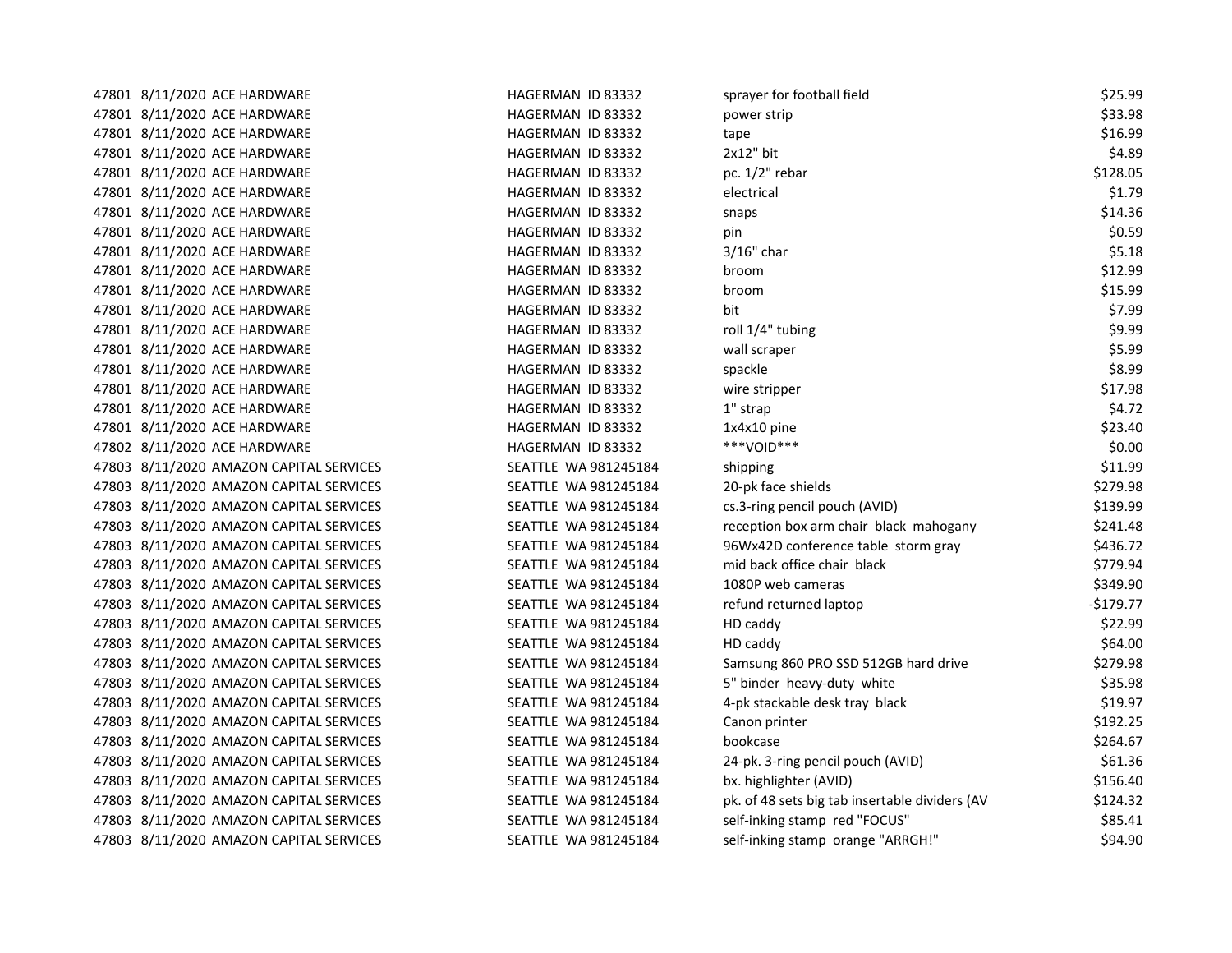| 47803 8/11/2020 AMAZON CAPITAL SERVICES                 | SEATTLE WA 981245184  | Apple iPad 10.2" 32GB wifi style             | \$279.00   |
|---------------------------------------------------------|-----------------------|----------------------------------------------|------------|
| 47803 8/11/2020 AMAZON CAPITAL SERVICES                 | SEATTLE WA 981245184  | iPad case                                    | \$14.98    |
| 47804 8/11/2020 Cheryl Bregman                          | Rockville MD 20852    | Handwriting Heroes megabundle                | \$80.00    |
| 47805 8/11/2020 Callen Refrigeration Heating & Air Cond | Filer ID 83328        | air conditioner for elem conference room     | \$2,800.00 |
| 47806 8/11/2020 CAXTON PRINTERS                         | CALDWELL ID 83605     | desk stapler black                           | \$17.50    |
| 47806 8/11/2020 CAXTON PRINTERS                         | CALDWELL ID 83605     | pens round stick 60-pack black               | \$14.44    |
| 47806 8/11/2020 CAXTON PRINTERS                         | CALDWELL ID 83605     | pens round stick 60-pack blue                | \$14.44    |
| 47806 8/11/2020 CAXTON PRINTERS                         | CALDWELL ID 83605     | paper astroparche 65#                        | \$18.65    |
| 47806 8/11/2020 CAXTON PRINTERS                         | CALDWELL ID 83605     | paper vellum Bristor 67#                     | \$21.72    |
| 47806 8/11/2020 CAXTON PRINTERS                         | CALDWELL ID 83605     | dry-line correction tape 2 pk.               | \$103.95   |
| 47806 8/11/2020 CAXTON PRINTERS                         | CALDWELL ID 83605     | bx. sheet protectors clear                   | \$19.48    |
| 47806 8/11/2020 CAXTON PRINTERS                         | CALDWELL ID 83605     | bx. staples                                  | \$20.80    |
| 47806 8/11/2020 CAXTON PRINTERS                         | CALDWELL ID 83605     | bx. paper clip jumbo                         | \$20.46    |
| 47806 8/11/2020 CAXTON PRINTERS                         | CALDWELL ID 83605     | clipboard letter size                        | \$10.51    |
| 47806 8/11/2020 CAXTON PRINTERS                         | CALDWELL ID 83605     | self-stick note pads pop-up 3x3 Miami        | \$18.53    |
| 47806 8/11/2020 CAXTON PRINTERS                         | CALDWELL ID 83605     | self-stick note pads 3x3 Rio De Janeiro      | \$33.00    |
| 47806 8/11/2020 CAXTON PRINTERS                         | CALDWELL ID 83605     | class record book                            | \$38.48    |
| 47806 8/11/2020 CAXTON PRINTERS                         | CALDWELL ID 83605     | tape dispenser 3" core                       | \$11.28    |
| 47806 8/11/2020 CAXTON PRINTERS                         | CALDWELL ID 83605     | pkg. tape invisible                          | \$25.82    |
| 47806 8/11/2020 CAXTON PRINTERS                         | CALDWELL ID 83605     | roll book tape 1.5 x 15 yd                   | \$24.90    |
| 47806 8/11/2020 CAXTON PRINTERS                         | CALDWELL ID 83605     | scissors 8" straight                         | \$14.00    |
| 47806 8/11/2020 CAXTON PRINTERS                         | CALDWELL ID 83605     | ea. dry-erase marker blue                    | \$30.48    |
| 47806 8/11/2020 CAXTON PRINTERS                         | CALDWELL ID 83605     | ea. dry-erase marker black                   | \$30.48    |
| 47806 8/11/2020 CAXTON PRINTERS                         | CALDWELL ID 83605     | dz. binder clips 3/4"                        | \$10.50    |
| 47806 8/11/2020 CAXTON PRINTERS                         | CALDWELL ID 83605     | MMM-DL1001 cartridge 12" laminator           | \$87.95    |
| 47807 8/11/2020 EPES SOFTWARE                           | <b>BIXBY OK 74008</b> | web accounting renewal for student body      | \$173.00   |
| 47808 8/11/2020 Teacher Created Resources               | Garden Grove CA 92841 | TCK7437 What a Wonderful World               | \$3.49     |
| 47808 8/11/2020 Teacher Created Resources               | Garden Grove CA 92841 | <b>TCK7438 Travel World Through Books</b>    | \$3.49     |
| 47808 8/11/2020 Teacher Created Resources               | Garden Grove CA 92841 | TCK8632 Oh the Places You'll Go!             | \$3.99     |
| 47808 8/11/2020 Teacher Created Resources               | Garden Grove CA 92841 | TCK8631 Welcome to Our Great Adventure       | \$3.99     |
| 47808 8/11/2020 Teacher Created Resources               | Garden Grove CA 92841 | TCK8594 Dreams Grow Here banner              | \$3.99     |
| 47808 8/11/2020 Teacher Created Resources               | Garden Grove CA 92841 | TCK8592 Grow Your Mindset                    | \$7.99     |
| 47808 8/11/2020 Teacher Created Resources               | Garden Grove CA 92841 | TCK8624 Travel the Map                       | \$7.99     |
| 47808 8/11/2020 Teacher Created Resources               | Garden Grove CA 92841 | TCK8814 Home Sweet Classroom                 | \$7.99     |
| 47808 8/11/2020 Teacher Created Resources               | Garden Grove CA 92841 | TCK8817 Home Sweet Classroom birthdays       | \$7.99     |
| 47808 8/11/2020 Teacher Created Resources               | Garden Grove CA 92841 | TCK20333 magnetic mini pocket charts painted | \$24.99    |
| 47808 8/11/2020 Teacher Created Resources               | Garden Grove CA 92841 | TCK77237 magnetic clothespins                | \$19.98    |
| 47808 8/11/2020 Teacher Created Resources               | Garden Grove CA 92841 | TCK8185 STEM: Hands-on gr. 5 science         | \$14.99    |
| 47808 8/11/2020 Teacher Created Resources               | Garden Grove CA 92841 | TCK3966 Stepping into STEM gr. 5             | \$17.99    |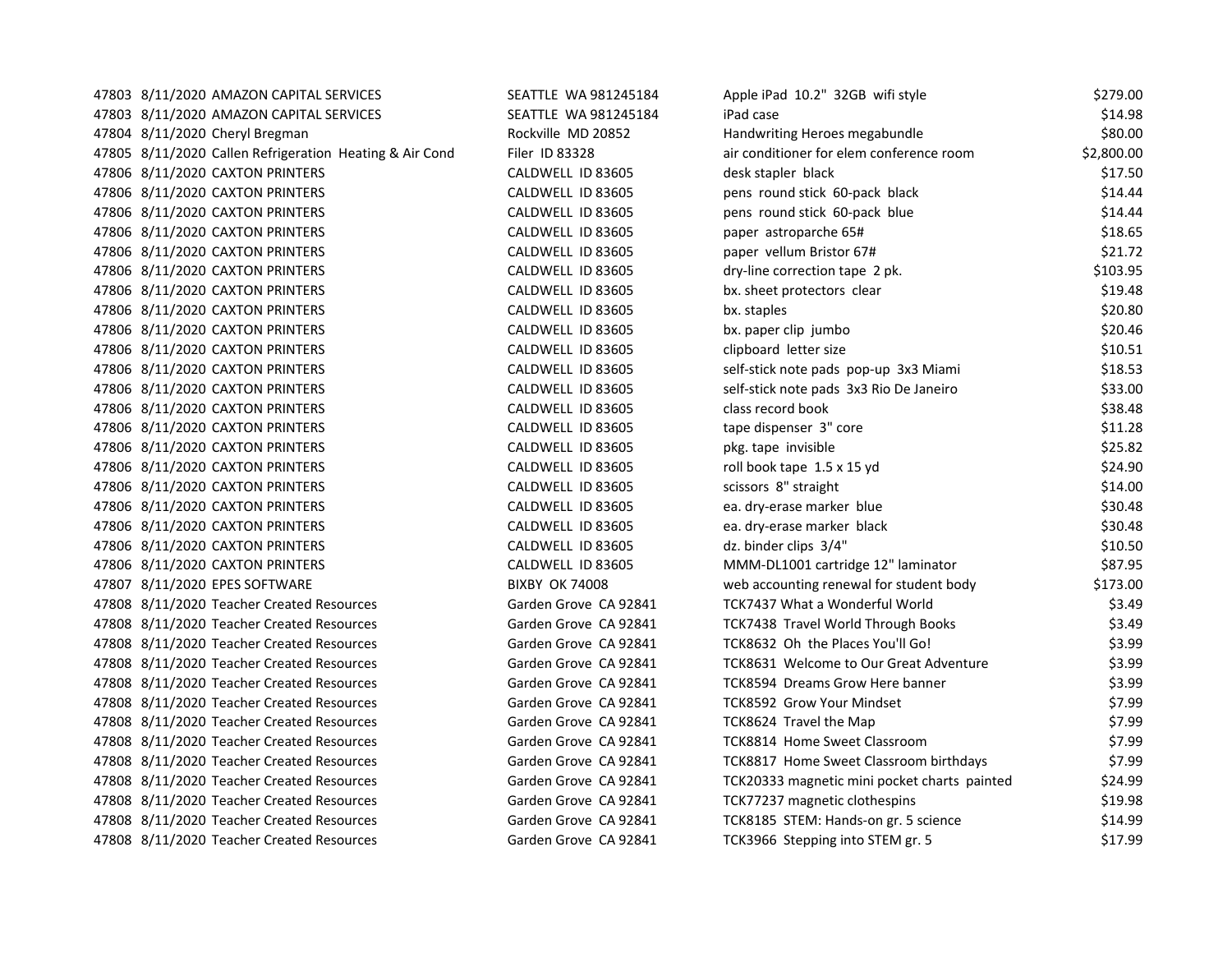47808 8/11/2020 Teacher Created Resources Garden Grove CA 92841 T 47808 8/11/2020 Teacher Created Resources Garden Grove CA 92841 T 47808 8/11/2020 Teacher Created Resources Garden Grove CA 92841 shipping \$15.588 47808 8/11/2020 Teacher Created Resources Garden Grove CA 92841 T 47808 8/11/2020 Teacher Created Resources Garden Grove CA 92841 Together We Can Change the Most Together We Can Change the Most S 47808 8/11/2020 Teacher Created Resources Garden Grove CA 92841 TC 47809 8/11/2020 HAGERMAN ELEMENTARY SCHOOL HAGERMAN ID 83332 reimburse for blinds for room 19 \$127.96 47810 8/11/2020 HEARTLAND PAYMENT SYSTEMS FOR THEFERSONVILLE IN 47130 productions results resources results re 47810 8/11/2020 HEARTLAND PAYMENT SYSTEMS JEFFERSONVILLE IN 47130 menu planning renewal bland. 47810 8/11/2020 HEARTLAND PAYMENT SYSTEMS JEFFERSONVILLE IN 47130 re 47811 8/11/2020 Hub City Building Inc. Wendell ID 83355 by. brad nails (2011) 47812 8/11/2020 HUB International Mountain States Ltd. Boise ID 83705-9902 47812 8/11/2020 HUB International Mountain States Ltd. Boise ID 83705-9902 47812 8/11/2020 HUB International Mountain States Ltd. Boise ID 83705-9902 47812 8/11/2020 HUB International Mountain States Ltd. Boise ID 83705-9902 47813 8/11/2020 IDAHO POWER COMPANY BOISE ID 83721-0030 http:// 47813 8/11/2020 IDAHO POWER COMPANY BOISE ID 83721-0030 old gym \$191.15 47813 8/11/2020 IDAHO POWER COMPANY BOISE ID 83721-0030 or 47813 8/11/2020 IDAHO POWER COMPANY BOISE ID 83721-0030 irrigation pump \$214.58 47813 8/11/2020 IDAHO POWER COMPANY BOISE ID 83721-0030 e 47813 8/11/2020 IDAHO POWER COMPANY BOISE ID 83721-0030 ag shop and the shop shop shop shop shop shop shop sho 47814 8/11/2020 INTEGRATED TECHNOLOGIES TWIN FALLS ID 83303-1843 co 47814 8/11/2020 INTEGRATED TECHNOLOGIES TWIN FALLS ID 83303-1843 cr 47814 8/11/2020 INTEGRATED TECHNOLOGIES TWIN FALLS ID 83303-1843 comparent 47814 8/11/2020 INTEGRATED TECHNOLOGIES TWIN FALLS ID 83303-1843 co 47814 8/11/2020 INTEGRATED TECHNOLOGIES TWIN FALLS ID 83303-1843 co 47814 8/11/2020 INTEGRATED TECHNOLOGIES TWIN FALLS ID 83303-1843 co 47814 8/11/2020 INTEGRATED TECHNOLOGIES TWIN FALLS ID 83303-1843 comprehensive secondary secondary secondary secondary secondary secondary secondary secondary secondary secondary secondary secondary secondary secondary sec 47815 8/11/2020 LOWE'S HOME IMPROVEMENT ATLANTA GA 30353-0954 paint batter in the supplies for elem conf rm an 47815 8/11/2020 LOWE'S HOME IMPROVEMENT ATLANTA GA 30353-0954 crown molding for original for original for original for  $\alpha$ 47815 8/11/2020 LOWE'S HOME IMPROVEMENT ATLANTA GA 30353-0954 st 47816 8/11/2020 MOUNTAIN ALARM INC OGDEN UT 84412-2487 alarm monitoring 8/1/2020-10/31/2020 \$96.00 47817 8/11/2020 NCS Pearson Inc. Chicago IL 60693 0015898482 47817 8/11/2020 NCS Pearson Inc. Chicago IL 60693 47818 8/11/2020 PLATT ELECTRIC **Research Bulber Boston MA 02241-8759** light bulbs in 47819 8/11/2020 POWERSCHOOL GROUP LLC SAN FRANCISCO CA 94139-840 47819 8/11/2020 POWERSCHOOL GROUP LLC SAN FRANCISCO CA 94139-840 E 47819 8/11/2020 POWERSCHOOL GROUP LLC SAN FRANCISCO CA 94139-840 E 47820 8/11/2020 Professional Plastics **Pasadena CA 91185-3218** plexical please sheets in please sheets in please sheets in please sheets in please sheets in please sheets in please sheets in please sheets in please sheets

| CK7502 social distancing                       | \$3.49      |
|------------------------------------------------|-------------|
| <b>CK7507 Stop Spread of Germs</b>             | \$3.49      |
| hipping                                        | \$15.58     |
| <b>CK8623 Future World Changers</b>            | \$12.99     |
| <b>CK7436 Together We Can Change the World</b> | \$3.49      |
| <b>CK7432 Adventure Awaits</b>                 | \$3.49      |
| eimburse for blinds for room 19                | \$127.96    |
| productions records renewal                    | \$110.50    |
| nenu planning renewal                          | \$299.00    |
| ecipe and costing renewal                      | \$88.00     |
| ox. brad nails (2)                             | \$22.95     |
| iability insurance                             | \$5,282.00  |
| iability insurance                             | \$2,833.00  |
| iability insurance                             | \$15,224.00 |
| iability insurance                             | \$2,036.00  |
| ligh school                                    | \$1,320.97  |
| old gym                                        | \$191.15    |
| outside lighting                               | \$62.72     |
| rrigation pump                                 | \$214.58    |
| elementary school                              | \$1,115.79  |
| g shop                                         | \$400.57    |
| copier maintenance secondary                   | \$372.82    |
| redit for staple cartridge                     | $-526.00$   |
| copier maintenance - elementary                | \$82.52     |
| copier maintenance - elementary                | \$90.78     |
| copier maintenance - secondary                 | \$16.95     |
| copier maintenance elementary                  | \$93.07     |
| copier maintenance secondary                   | \$249.19    |
| baint & supplies for elem conf rm/Dewalt batte | \$304.79    |
| rown molding for offices                       | \$323.45    |
| taple finish gun                               | \$55.97     |
| Ilarm monitoring 8/1/2020-10/31/2020           | \$96.00     |
| 15898482X WIAT III enh report forms            | \$90.00     |
| hipping                                        | \$10.00     |
| ight bulbs insta-fit LED (box of 50)           | \$472.68    |
| icense and subscription fees Enrollment Expre  | \$1,500.00  |
| Inrollment Express returning student implement | \$2,500.00  |
| Inrollment Express new student implementation  | \$3,000.00  |
| blexiglass sheets                              | \$9,000.00  |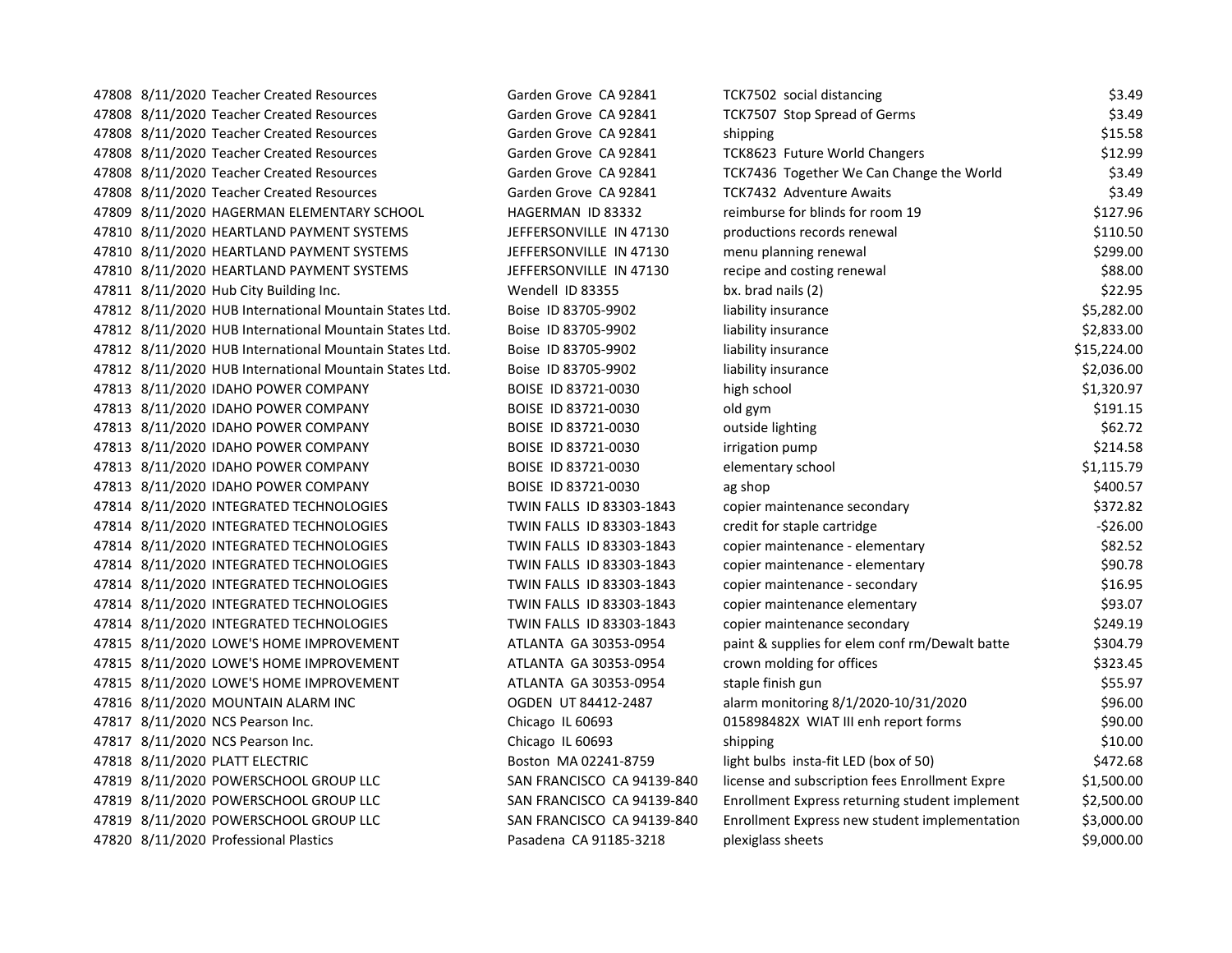47820 8/11/2020 Professional Plastics **Pasadena CA 91185-3218** e. 47820 8/11/2020 Professional Plastics **Pasadena CA 91185-3218** shipping \$31.000 shipping \$31.000 shipping \$31.000 shipping \$31.000 shipping \$31.000 shipping \$41.000 shipping \$41.000 shipping \$41.000 shipping \$41.000 shippi 47821 8/11/2020 SAFEGUARD BUSINESS SYSTEMS BOISE ID 83707 Shipping \$33.3334 47821 8/11/2020 SAFEGUARD BUSINESS SYSTEMS BOISE ID 83707 SGC 47822 8/11/2020 SCENARIO LEARNING LLC DALLAS TX 75312-3974 Safe School subscription \$117.82 47823 8/11/2020 State Department of Education Boise ID 83750-0027 transportation assessment for 47824 8/11/2020 SPARKLIGHT PHOENIX AZ 85062-8000 phone services and services and services and services and ser 47824 8/11/2020 SPARKLIGHT **PHOENIX AZ 85062-8000** in 47825 8/11/2020 STATE INSURANCE FUND BOISE ID 83720 in 47826 8/11/2020 Supreme School Supply **Arcadia WI 54612** shipping \$15.855.855.855.855.855.855.855.85 47826 8/11/2020 Supreme School Supply Arcadia WI 54612 recently books to the state and the state and the state  $\frac{1}{2}$ 47827 8/11/2020 US POSTMASTER **HAGERMAN ID 83332** rolls stamps for the high school of the high school of the high school of the high school of the high school of the high school of the high school of the high school of the 47827 8/11/2020 US POSTMASTER **HAGERMAN ID 83332** rolls stamps \$110.000 rolls stamps \$110.000 rolls stamps \$110.0000 rolls stamps \$110.000 rolls and \$110.000 rolls and \$110.000 rolls and \$110.000 rolls and \$110.000 rolls a 47828 8/11/2020 WAXIE SANITARY SUPPLY LOS ANGELES CA 90074-8802 b 47828 8/11/2020 WAXIE SANITARY SUPPLY LOS ANGELES CA 90074-8802 ea. 47828 8/11/2020 WAXIE SANITARY SUPPLY LOS ANGELES CA 90074-8802 ea. 47828 8/11/2020 WAXIE SANITARY SUPPLY LOS ANGELES CA 90074-8802 ea. 47828 8/11/2020 WAXIE SANITARY SUPPLY LOS ANGELES CA 90074-8802 cs 47828 8/11/2020 WAXIE SANITARY SUPPLY LOS ANGELES CA 90074-8802 cs 47828 8/11/2020 WAXIE SANITARY SUPPLY LOS ANGELES CA 90074-8802 cs. sanitizing wipes 180 ct. \$1,475.00 47828 8/11/2020 WAXIE SANITARY SUPPLY LOS ANGELES CA 90074-8802 b 47828 8/11/2020 WAXIE SANITARY SUPPLY LOS ANGELES CA 90074-8802 sh 47828 8/11/2020 WAXIE SANITARY SUPPLY LOS ANGELES CA 90074-8802 cs 47828 8/11/2020 WAXIE SANITARY SUPPLY LOS ANGELES CA 90074-8802 5 47828 8/11/2020 WAXIE SANITARY SUPPLY LOS ANGELES CA 90074-8802 cs 47828 8/11/2020 WAXIE SANITARY SUPPLY LOS ANGELES CA 90074-8802 drum dermagel 62 drum dermagel 62 hand sanitiz 47829 8/11/2020 WESTERN WASTE SERVICES JEROME ID 83338 gg 47830 8/11/2020 WICKHAM PIPELINE CONSTRUCTION HAGERMAN ID 83332 prepare ground for city shed shed shed shed sh 47831 8/11/2020 ZIGGYS EXPRESS HAGERMAN BLISS ID 83314 Fuel for movies and movies for movies and movies for mo 47831 8/11/2020 ZIGGYS EXPRESS HAGERMAN BLISS ID 83314 **fuel for mover and move fuel for mover** fuel fuel for mo 47831 8/11/2020 ZIGGYS EXPRESS HAGERMAN BLISS ID 83314 **fuel for mover and move fuel for mover** fuel fuel for mo 47832 8/20/2020 Idaho Department of Education Boise ID 83720-0027 background background records feed and records feed and records feed and records feed and records feed and records feed and records feed and records feed an 47848 8/18/2020 AMERICAN FIDELITY CO - Flex Kansas City MO 64121-9326 Am 47848 8/18/2020 AMERICAN FIDELITY CO - Flex Kansas City MO 64121-9326 Am File 47848 8/18/2020 AMERICAN FIDELITY CO - Flex Kansas City MO 64121-9326 Am File 47848 8/18/2020 AMERICAN FIDELITY CO - Flex Kansas City MO 64121-9326 Am Fidelity - Am Figure - 0820 47848 8/18/2020 AMERICAN FIDELITY CO - Flex Kansas City MO 64121-9326 Am File 47848 8/18/2020 AMERICAN FIDELITY CO - Flex Kansas City MO 64121-9326 Am 47848 8/18/2020 AMERICAN FIDELITY CO - Flex Kansas City MO 64121-9326 Am File

| a. student desk shield single      | \$750.00    |
|------------------------------------|-------------|
| hipping                            | \$311.00    |
| hipping                            | \$23.33     |
| GCE2393 envelopes (1000)           | \$151.85    |
| afe School subscription            | \$117.82    |
| ransportation assessment fee       | \$301.00    |
| hone services August               | \$655.87    |
| nternet August                     | \$1,190.42  |
| nstallment premium                 | \$12,664.00 |
| hipping                            | \$15.85     |
| eceipt books triplicate            | \$102.00    |
| olls stamps for high school office | \$110.00    |
| olls stamps                        | \$110.00    |
| x. non-medical face mask           | \$875.00    |
| a. 1 oz dispensing pump            | \$21.76     |
| a. plastic gallon bottle           | \$20.80     |
| a. SOLSTA PDC portable             | \$80.00     |
| s. SOLSTA 730 HP                   | \$262.78    |
| s. Purell spacesave NXT            | \$154.38    |
| s. sanitizing wipes 180 ct.        | \$1,475.00  |
| x. Purell NXT quick floor stand    | \$511.52    |
| hipping                            | \$15.50     |
| s. Elegante! foam hand soap        | \$178.92    |
| 5 gal. drum wrench                 | \$30.97     |
| s. SOLSTA 730 HP                   | \$1,051.12  |
| rum dermagel 62 hand sanitizer     | \$1,595.00  |
| arbage pickup                      | \$280.00    |
| repare ground for city shed        | \$1,739.75  |
| uel for mower                      | \$13.52     |
| uel for mower                      | \$14.46     |
| uel for mower                      | \$23.99     |
| ackground records fees escrow      | \$300.00    |
| m Fidelity - HSA Svg - 082020      | \$199.73    |
| m Fidelity - HSA Svg - 082020      | \$15.95     |
| m Fidelity - HSA Svg - 082020      | \$233.05    |
| m Fidelity - HSA Svg - 082020      | \$241.40    |
| m Fidelity - HSA Svg - 082020      | \$120.70    |
| m Fidelity - HSA Svg - 082020      | \$24.96     |
| m Fidelity - HSA Svg - 082020      | \$9.11      |
|                                    |             |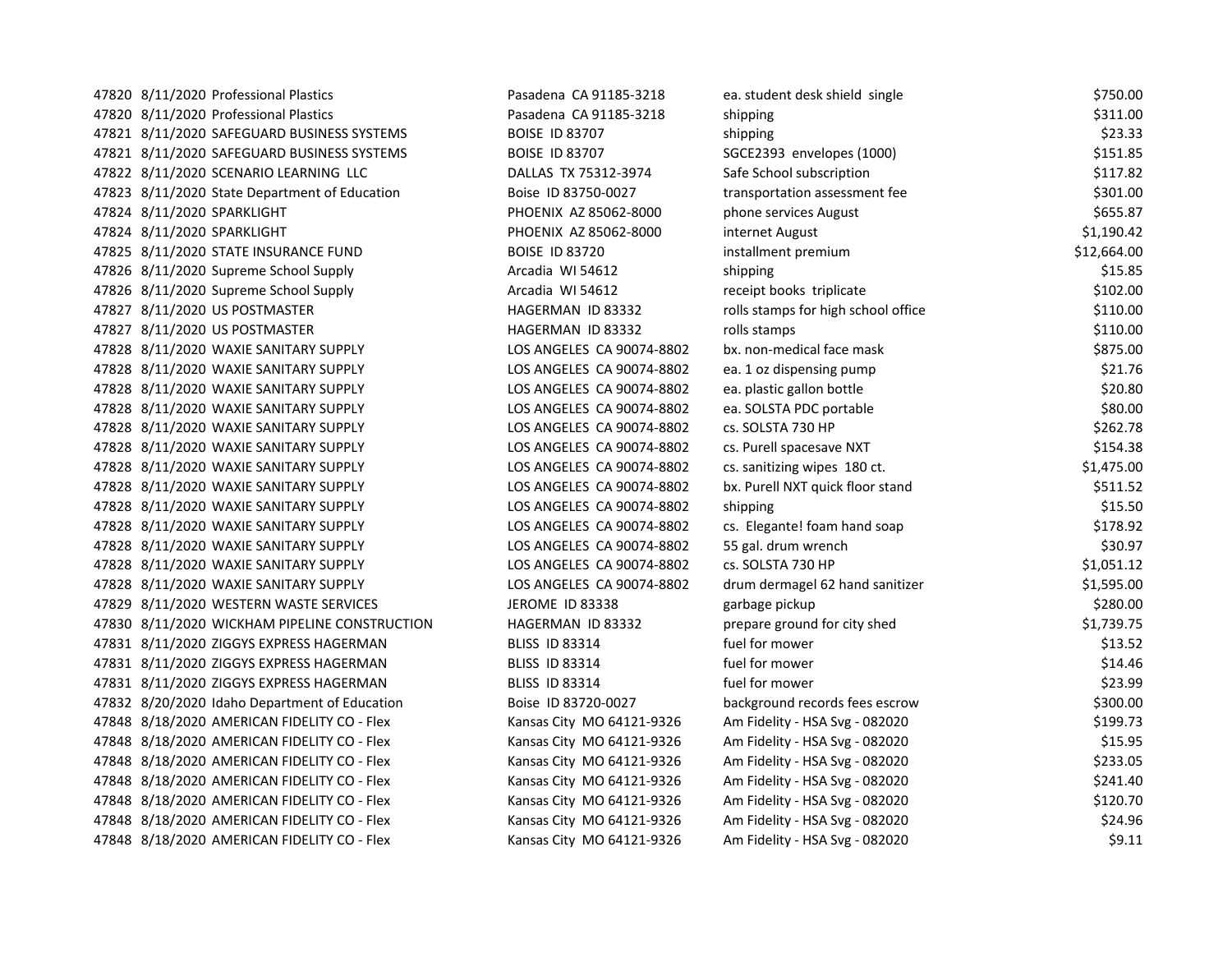| 47848 8/18/2020 AMERICAN FIDELITY CO - Flex | Kansas City MO 64121-9326 | Am Fidelity - HSA Svg - 082020 | \$120.70   |
|---------------------------------------------|---------------------------|--------------------------------|------------|
| 47849 8/18/2020 BLUE CROSS OF IDAHO         | BOISE ID 83707-0948       | <b>Blue Cross - 082020</b>     | \$49.49    |
| 47849 8/18/2020 BLUE CROSS OF IDAHO         | BOISE ID 83707-0948       | <b>Blue Cross - 082020</b>     | \$1,224.79 |
| 47849 8/18/2020 BLUE CROSS OF IDAHO         | BOISE ID 83707-0948       | <b>Blue Cross - 082020</b>     | \$565.91   |
| 47849 8/18/2020 BLUE CROSS OF IDAHO         | BOISE ID 83707-0948       | <b>Blue Cross - 082020</b>     | \$423.81   |
| 47849 8/18/2020 BLUE CROSS OF IDAHO         | BOISE ID 83707-0948       | <b>Blue Cross - 082020</b>     | \$318.55   |
| 47849 8/18/2020 BLUE CROSS OF IDAHO         | BOISE ID 83707-0948       | <b>Blue Cross - 082020</b>     | \$2,016.46 |
| 47849 8/18/2020 BLUE CROSS OF IDAHO         | BOISE ID 83707-0948       | <b>Blue Cross - 082020</b>     | \$477.83   |
| 47849 8/18/2020 BLUE CROSS OF IDAHO         | BOISE ID 83707-0948       | <b>Blue Cross - 082020</b>     | \$732.66   |
| 47849 8/18/2020 BLUE CROSS OF IDAHO         | BOISE ID 83707-0948       | <b>Blue Cross - 082020</b>     | \$63.71    |
| 47849 8/18/2020 BLUE CROSS OF IDAHO         | BOISE ID 83707-0948       | <b>Blue Cross - 082020</b>     | \$1,153.50 |
| 47849 8/18/2020 BLUE CROSS OF IDAHO         | BOISE ID 83707-0948       | <b>Blue Cross - 082020</b>     | \$63.72    |
| 47849 8/18/2020 BLUE CROSS OF IDAHO         | BOISE ID 83707-0948       | <b>Blue Cross - 082020</b>     | \$100.06   |
| 47849 8/18/2020 BLUE CROSS OF IDAHO         | BOISE ID 83707-0948       | <b>Blue Cross - 082020</b>     | \$26.80    |
| 47849 8/18/2020 BLUE CROSS OF IDAHO         | BOISE ID 83707-0948       | <b>Blue Cross - 082020</b>     | \$1,072.22 |
| 47849 8/18/2020 BLUE CROSS OF IDAHO         | BOISE ID 83707-0948       | Blue Cross - HSA - 082020      | \$3,349.96 |
| 47849 8/18/2020 BLUE CROSS OF IDAHO         | BOISE ID 83707-0948       | Blue Cross - HSA - 082020      | \$68.24    |
| 47849 8/18/2020 BLUE CROSS OF IDAHO         | BOISE ID 83707-0948       | Blue Cross - HSA - 082020      | \$516.40   |
| 47849 8/18/2020 BLUE CROSS OF IDAHO         | BOISE ID 83707-0948       | Blue Cross - HSA - 082020      | \$5,605.88 |
| 47849 8/18/2020 BLUE CROSS OF IDAHO         | BOISE ID 83707-0948       | Blue Cross - HSA - 082020      | \$106.79   |
| 47849 8/18/2020 BLUE CROSS OF IDAHO         | BOISE ID 83707-0948       | Blue Cross - HSA - 082020      | \$178.37   |
| 47850 8/18/2020 CITY OF HAGERMAN            | HAGERMAN ID 83332         | water/sewer old gym            | \$161.56   |
| 47850 8/18/2020 CITY OF HAGERMAN            | HAGERMAN ID 83332         | water/sewer high school        | \$551.75   |
| 47850 8/18/2020 CITY OF HAGERMAN            | HAGERMAN ID 83332         | water/sewer elementary         | \$172.04   |
| 47850 8/18/2020 CITY OF HAGERMAN            | HAGERMAN ID 83332         | water/sewer ag building        | \$150.28   |
| 47851 8/18/2020 Clear Lakes Products LLC    | Buhl ID 83316             | gal. sanitizer                 | \$150.00   |
| 47852 8/18/2020 Internal Revenue Service    |                           | IRS-Fica - 082020              | \$327.87   |
| 47852 8/18/2020 Internal Revenue Service    |                           | IRS-Fica - 082020              | \$76.38    |
| 47852 8/18/2020 Internal Revenue Service    |                           | IRS-Fica - 082020              | \$105.28   |
| 47852 8/18/2020 Internal Revenue Service    |                           | IRS-Fica - 082020              | \$65.41    |
| 47852 8/18/2020 Internal Revenue Service    |                           | IRS-Fica - 082020              | \$334.69   |
| 47852 8/18/2020 Internal Revenue Service    |                           | IRS-Fica - 082020              | \$1,141.93 |
| 47852 8/18/2020 Internal Revenue Service    |                           | IRS-Fica - 082020              | \$331.50   |
| 47852 8/18/2020 Internal Revenue Service    |                           | IRS-Fica - 082020              | \$228.71   |
| 47852 8/18/2020 Internal Revenue Service    |                           | IRS-Fica - 082020              | \$374.55   |
| 47852 8/18/2020 Internal Revenue Service    |                           | IRS-Fica - 082020              | \$22.67    |
| 47852 8/18/2020 Internal Revenue Service    |                           | IRS-Fica - 082020              | \$17.83    |
| 47852 8/18/2020 Internal Revenue Service    |                           | IRS-Fica - 082020              | \$382.55   |
| 47852 8/18/2020 Internal Revenue Service    |                           | IRS-Medicare - 082020          | \$14.32    |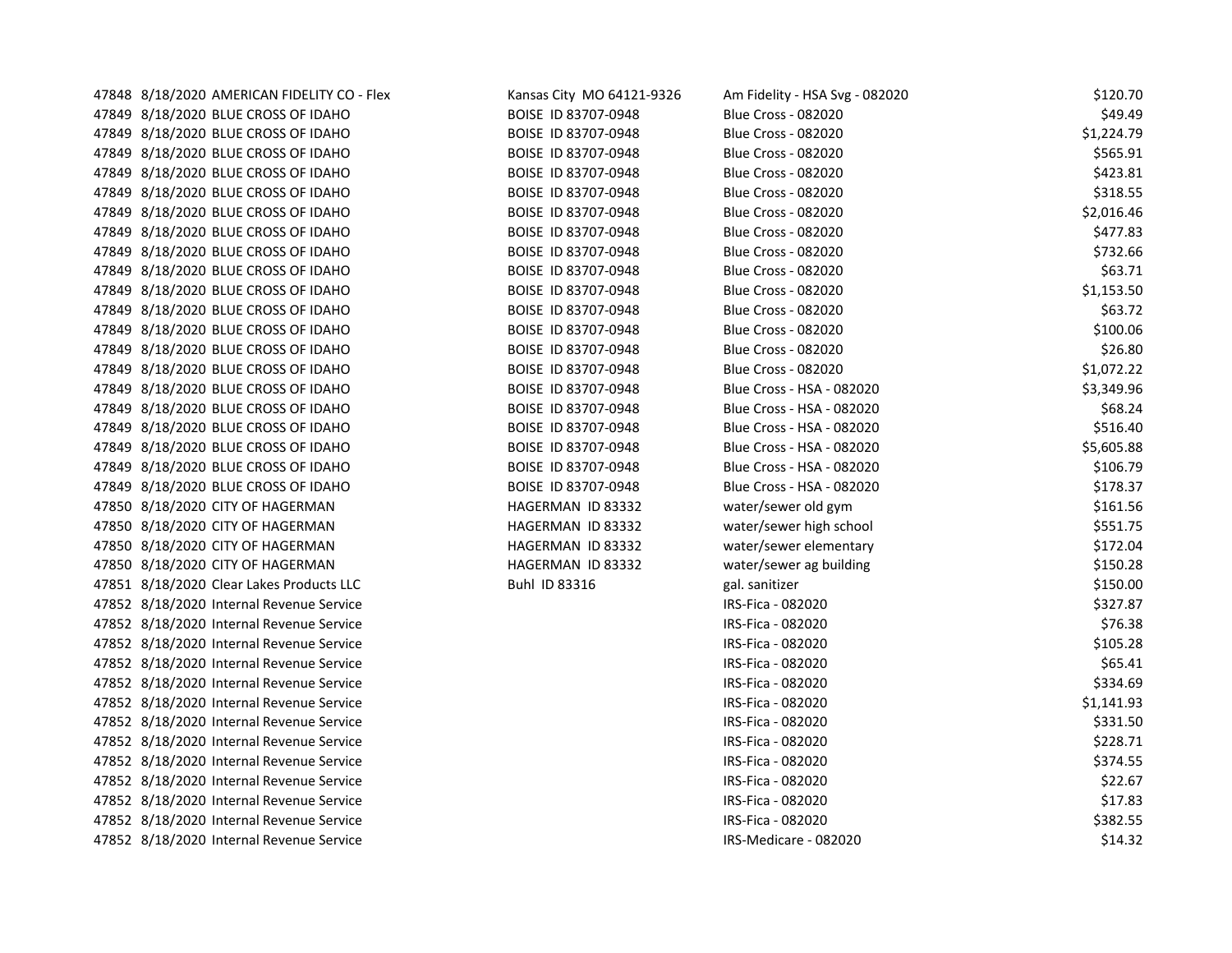| 47852 8/18/2020 Internal Revenue Service                |                        | IRS-Fica - 082020           | \$18.08    |
|---------------------------------------------------------|------------------------|-----------------------------|------------|
| 47852 8/18/2020 Internal Revenue Service                |                        | IRS-Fica - 082020           | \$102.36   |
| 47852 8/18/2020 Internal Revenue Service                |                        | FICA - 082020               | \$15.52    |
| 47852 8/18/2020 Internal Revenue Service                |                        | IRS - Fica - 082020         | \$31.89    |
| 47852 8/18/2020 Internal Revenue Service                |                        | IRS-Fica - 082020           | \$106.37   |
| 47852 8/18/2020 Internal Revenue Service                |                        | IRS-Medicare - 082020       | \$232.96   |
| 47852 8/18/2020 Internal Revenue Service                |                        | IRS-Medicare - 082020       | \$208.02   |
| 47852 8/18/2020 Internal Revenue Service                |                        | IRS-Medicare - 082020       | \$43.85    |
| 47852 8/18/2020 Internal Revenue Service                |                        | IRS-Fica - 082020           | \$2,529.10 |
| 47852 8/18/2020 Internal Revenue Service                |                        | IRS-Fica - 082020           | \$539.82   |
| 47852 8/18/2020 Internal Revenue Service                |                        | IRS-Fica - 082020           | \$3,716.41 |
| 47853 8/18/2020 Public Employee Retirement System of ID | Boise ID 83720-0078    | PERSI-Retirement - 082020   | \$28.98    |
| 47853 8/18/2020 Public Employee Retirement System of ID | Boise ID 83720-0078    | PERSI-Retirement - 082020   | \$4,231.07 |
| 47853 8/18/2020 Public Employee Retirement System of ID | Boise ID 83720-0078    | PERSI-Retirement - 082020   | \$6,060.59 |
| 47853 8/18/2020 Public Employee Retirement System of ID | Boise ID 83720-0078    | PERSI-Retirement - 082020   | \$916.17   |
| 47853 8/18/2020 Public Employee Retirement System of ID | Boise ID 83720-0078    | PERSI-Retirement - 082020   | \$525.33   |
| 47853 8/18/2020 Public Employee Retirement System of ID | Boise ID 83720-0078    | PERSI-Retirement - 082020   | \$114.30   |
| 47853 8/18/2020 Public Employee Retirement System of ID | Boise ID 83720-0078    | PERSI-Retirement - 082020   | \$174.03   |
| 47853 8/18/2020 Public Employee Retirement System of ID | Boise ID 83720-0078    | PERSI-Retirement - 082020   | \$104.91   |
| 47853 8/18/2020 Public Employee Retirement System of ID | Boise ID 83720-0078    | PERSI-Retirement - 082020   | \$522.38   |
| 47853 8/18/2020 Public Employee Retirement System of ID | Boise ID 83720-0078    | PERSI-Retirement - 082020   | \$1,875.45 |
| 47853 8/18/2020 Public Employee Retirement System of ID | Boise ID 83720-0078    | PERSI-Retirement - 082020   | \$517.40   |
| 47853 8/18/2020 Public Employee Retirement System of ID | Boise ID 83720-0078    | PERSI-Retirement - 082020   | \$362.12   |
| 47853 8/18/2020 Public Employee Retirement System of ID | Boise ID 83720-0078    | PERSI-Retirement - 082020   | \$589.47   |
| 47853 8/18/2020 Public Employee Retirement System of ID | Boise ID 83720-0078    | PERSI-Retirement - 082020   | \$35.73    |
| 47853 8/18/2020 Public Employee Retirement System of ID | Boise ID 83720-0078    | PERSI-Retirement - 082020   | \$406.77   |
| 47853 8/18/2020 Public Employee Retirement System of ID | Boise ID 83720-0078    | PERSI-Retirement - 082020   | \$28.51    |
| 47853 8/18/2020 Public Employee Retirement System of ID | Boise ID 83720-0078    | PERSI-Retirement - 082020   | \$601.83   |
| 47853 8/18/2020 Public Employee Retirement System of ID | Boise ID 83720-0078    | PERSI-Retirement - 082020   | \$70.41    |
| 47853 8/18/2020 Public Employee Retirement System of ID | Boise ID 83720-0078    | PERSI-Retirement - 082020   | \$29.82    |
| 47853 8/18/2020 Public Employee Retirement System of ID | Boise ID 83720-0078    | PERSI-Retirement - 082020   | \$164.18   |
| 47853 8/18/2020 Public Employee Retirement System of ID | Boise ID 83720-0078    | Persi - Retirement - 082020 | \$24.88    |
| 47853 8/18/2020 Public Employee Retirement System of ID | Boise ID 83720-0078    | PERSI-Retirement - 082020   | \$438.39   |
| 47853 8/18/2020 Public Employee Retirement System of ID | Boise ID 83720-0078    | PERSI-Retirement - 082020   | \$49.76    |
| 47853 8/18/2020 Public Employee Retirement System of ID | Boise ID 83720-0078    | PERSI-Retirement - 082020   | \$177.44   |
| 47854 8/18/2020 STANDARD INSURANCE CO.                  | PORTLAND OR 97228-6367 | Standard-Life - 082020      | \$40.44    |
| 47854 8/18/2020 STANDARD INSURANCE CO.                  | PORTLAND OR 97228-6367 | Standard-Life - 082020      | \$7.69     |
| 47854 8/18/2020 STANDARD INSURANCE CO.                  | PORTLAND OR 97228-6367 | Standard-Life - 082020      | \$3.55     |
| 47854 8/18/2020 STANDARD INSURANCE CO.                  | PORTLAND OR 97228-6367 | Standard-Life - 082020      | \$2.00     |